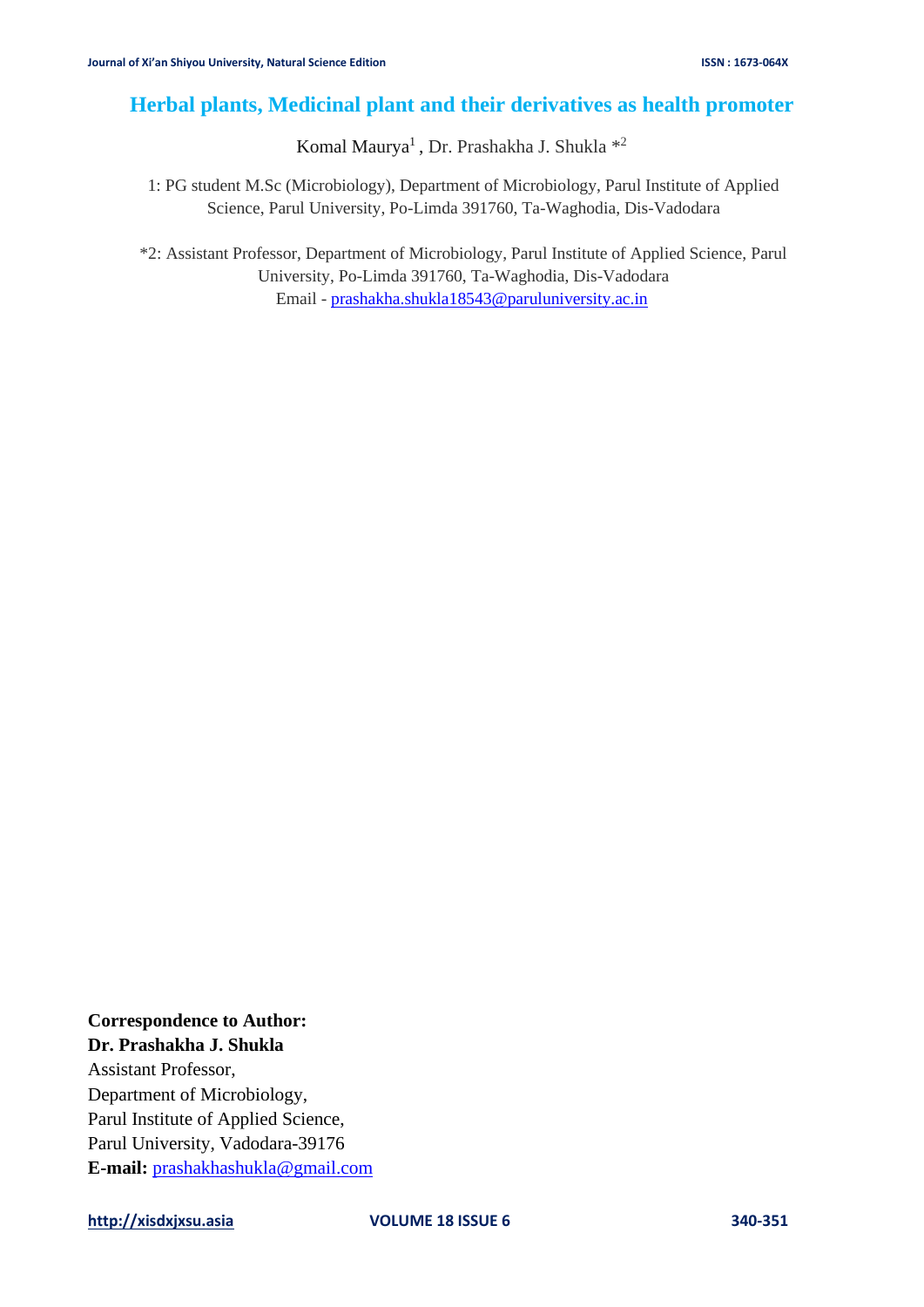### **Abstract**

The purpose of this review to confine the importance, effectiveness and application of different herbs and medicinal plants and their depravities. Use of herbal plants as medicine is one of the oldest form of treatment in human history. The different medicinal plant synthesis hundred of chemical compound which used for curing different human disease and play important role in healing. Different herbs and their extract contain different phytochemicals which can provide therapeutic effects. Herbal and medicinal plants help to reduce high blood pressure, protect against cancer and maintain health of human and animals. Culinary herbs are used to add flavour in food but they also contain certain active phytochemicals which improve health and protects against some terrible diseases. Medicinal plants refer to using a plant seeds, roots, leaves ,bark ,berries and flowers for medicinal purpose. Some phytogenic compound shows similar effect as other antibiotics and organic compounds on gut health. Gut microflora has significance effect on host health and growth by interacting with nutrition utilization and good health of gut system. Basically the medicinal and herbal plants and their extract can be used in future as per physiological needs and consumer's preference for well being of animals and human. They have marvellous effect on animal health also. They used as food additives for increase the animal performance. Effects of these medicinal and herbal plants are very gentle and balanced. They promote homeostatic mechanisms and enhance body's efforts to heal. These herbal and medicinal plants used for treatment of some common disease. Over the past two decades, use of herbal plants as medicine has been tremendously increased.

### **Key words**

Antimicrobial, phytogenic, herbal plant, resistance, health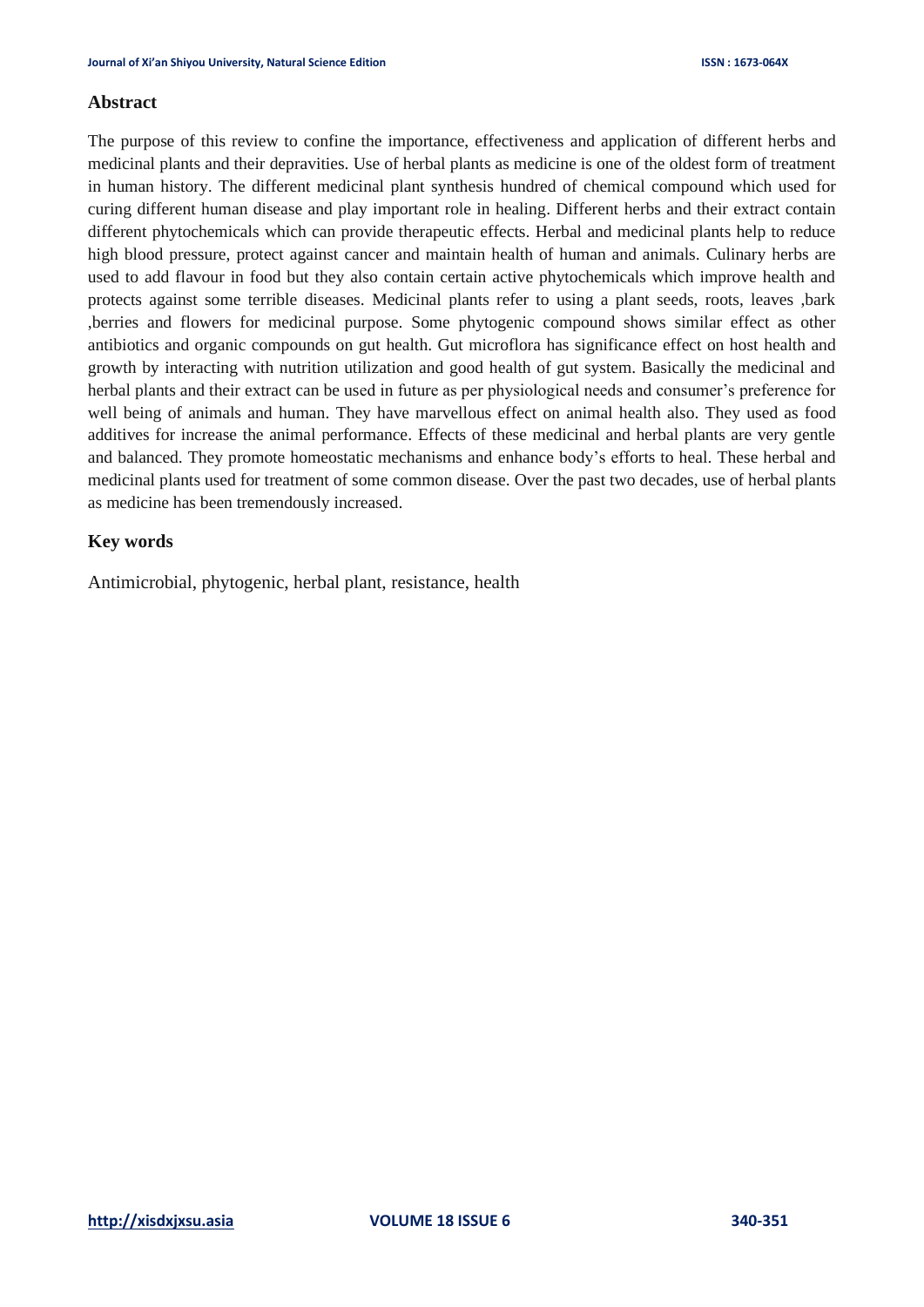### **Introduction**

In different country plant used as medicine because they rich in phytochemicals, which are healthful plantchemicals. Traditional medicine used for cure different infections and diseases. The herbs/plants treat different disease more impeccably than conventional drugs(chemicals)[1].Certain medicinal herbs/plants have disinfectant property, which destroy diseases causing bacteria, microorganisms. They have ability of inhibit the growth of pathogenic bacteria. Medicinal, plant useful for maternal and child health care for mental and oral health. They also used as alternative of Antibiotic growth promoter(AGPs). Antibiotic growth promoters (AGPs) are used for stimulate growth of animal, increase productivity and for increase immunity against various pathogens. Use of AGP shows development of antibiotic resistance in humans and many animals[2].Resent research on herbal plants or medicinal plants shows that medicinal plant contain different secondary metabolites or compound such as tennins paranoids, flavonoids, alkaloids; that responsible for therapeutic nature of plants such as antifungal, antibacterial, antimicrobial properties. Drugs and extracts derived from plants are used to cure skin diseases, blood pressure, jaundice, mental illness. The use of traditional medicine and medicinal plant in different developing countries as regular basis for maintain good health, has been widely observed (UNESCO,1996) [3].Obviously antibiotics are one of the most leading discovery in 20<sup>th</sup> century. Because of outbreak of multi drug resistant pathogenic strains one of the major challenge is how to control drug resistance pathogenic bacteria strains and this problem lead us to explore the better and innovative drug source for decrease side effects and drug resistance. These marvellous properties of plant and their derivatives drawn attention of researchers to explore more about medicinal plant, their properties and applications[4].Several studies identified several compounds which are present in herbal plants and that are very effective as antibiotics[21]. Around the world many studies on healing system utilize that herbal and medicinal plant remedies are excellent source foe discovering the new antibiotics[22].There are many other traditional remedies that are produce such a chemical compounds that are very effectible against antibiotic-resistant strains[23].The plant kingdom is excellent source of active ingredient that used for cure many disease. Herbal plants are highly active and that can combined with other inactive substance and shows high efficiency against microbial organism[24].Many popular herbs like garlic, ginseng, saw palmetto ,aloe Vera used today for several purposes, Research continue for use different herbs for treating different infections such as ginger for motion sickness; peppermint oil for treating bowel syndrome; feverfew for relieving migraine and headaches. Culinary herbs are used as flavour foods since decade. These flavours are provided by aerometic ingredients. Saffron, paprika, and turmeric are examples of herbs that bring colour to food. For maintain optimal health we should reduce use of salt in our food items for decreasing use of salt we can use culinary herbs like caraway, cilantro, cumin, dill, oregano, rosemary, sage and others\herbal seasonings as alternative [28].

### **Phytochemicals**

 Phytochemicals or phytonutrients are the biological active substance present in plants that have protective or disease preventive properties. These are divide in to primary metabolites, such as sugar and fats, amino acids, nucleic acids And secondary metabolite which are not essential for basic function and found in smaller range of plants. Secondary metabolites have important role like defence against predators, parasites and disease, for interspecies competition and to facilitate reproductive process. Plant secondary metabolites are very large group of compounds, their bioactivity biochemistry and other properties are depends on their components. They are in charge of adding colour to the food. They are not known to be essential for health, but they toward keep us healthy. These different chemicals can be categorized into different group of chemical such as alkaloids, essential oils, steroids, saponins, acids [5]. Plant secondary product which are produce by secondary metabolic pathway are define as chemical which have not a vital biochemical role in maintaining and building a plant cells. They are defensive against pathogen attack, herbivory and inter-plant competition. These secondary products are very attractive toward some organism such as pollinators and symbionts [20].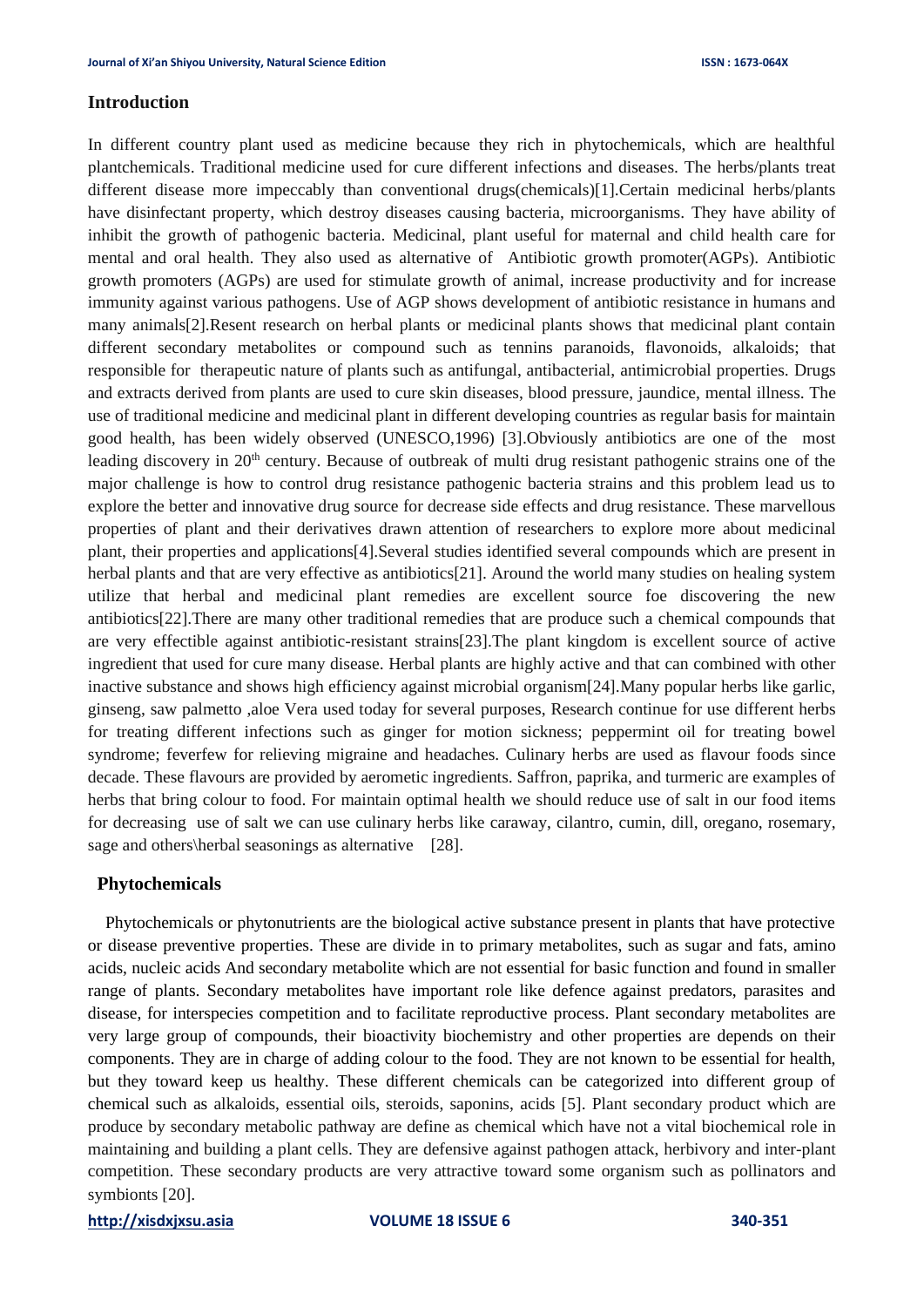### **Phytogenic properties**

Herbal plants always useful for human and livestock in form of therapy and healing compounds.They also contain features of ethenoveterinary medicine. Characteristic of herbal plants and their derivatives in animal nutrition such as antimicrobial [6], antioxidant [7], antistress [8]. immune enhancement [9] , nutrigenomic effect [10]. These all properties of phytochemical are helpful for growth performance and health of animals. Phytogenic properties of herbs and medicinal plants also used as phytogenics feed additives (PFA) in animal feed. Phytogenics feed additives are plants origin compound which used in to animal feed for enhance the productivity of livestock because it improve the digestibility, absorption of nutrients and for resist the pathogenic activity in animal gut. PFAs are good replacement of AGPs in animal feed. PFAs can be combine with Probiotics for enhance the performance [19]. Herbs in various forms, such as essential oils, are used as food additives. Essential oils are also secondary metabolites and those are enriched in isoprene structure compound that are known as terpenes. Studies show that components of herbs have potential to become an alternative to antibiotic growth promoters. There is still further study needed to evaluate mechanism of action and to determine the optimal dietary level in order to optimize growth and enhance health of birds [25].

### **Herbal plants as antioxidant and antibiotic**

Oxidation process is most important routes for producing free radicals. Free radicals are oxygen-containing with an uneven electron which lead to health problems such as inflammatory disease, cataract and other. Antioxidants scavenge free radicals. Different herbal plants also act as natural antioxidant such as Flavonoids which are group of poly phenolic compounds, which include free radical scavenging, oxidative enzyme and anti-inflammatory action [11]. The antimicrobial activity of plant extracts and oils has spawned a slew of novel approaches such as food preservation, pharmaceuticals, antimicrobial, antibacterial, antifungal, natural therapies and health promoters[12].There are different plants which show antibacterial activity against some pathogens. Different species of plant genus *Hypericum,*used as traditional medicine ,it contain hyperenone A, hyperenone B and hyperphorin which are responsible for antibacterial activity on resistance *Staphylicoccus aureus* and *Mycobacterium tuberculosis* [13,14].

### **Antifungal activity of herbs**

Human fungal infections are a difficult problem to treat, especially in immunocompromised people, because therapeutic choices are limited by major limitations such as medication resistance and toxic side effects [50]. As a result, there is a strong desire for innovative therapeutic techniques based on plant-derived compounds that can be employed directly or as a model for producing better molecules. More than 600 plants had been recognised for their antifungal activities before to 2009, but only a few were actually used and investigated for active compounds [51]. It has also been established that terpinen4ol, rather than 1,8cineole, is the most likely mediator or, at the very least, a major contributor to AntiCandida activity in tea tree oil. In traditional Chinese medicine, the genus Paeonia is one of the most important sources of medications. C. albicans growth was inhibited by its extracts and certain of its components [52]. Eugenol and cinnamaldehyde, molecules from the phenolic group of essential oil compounds, exhibited promising action against C. albicans biofilm development in vitro and also demonstrated synergy with fluconazole<sup>[53]</sup>.

### **Main antibacterial phytochemicals**

Mostly secondary plant metabolite contains therapeutic value. They have wide activity range according their origin, categories of active principle and species. Some main photochemical extracted from medicinal plants are examined to check pharmacological activity such as,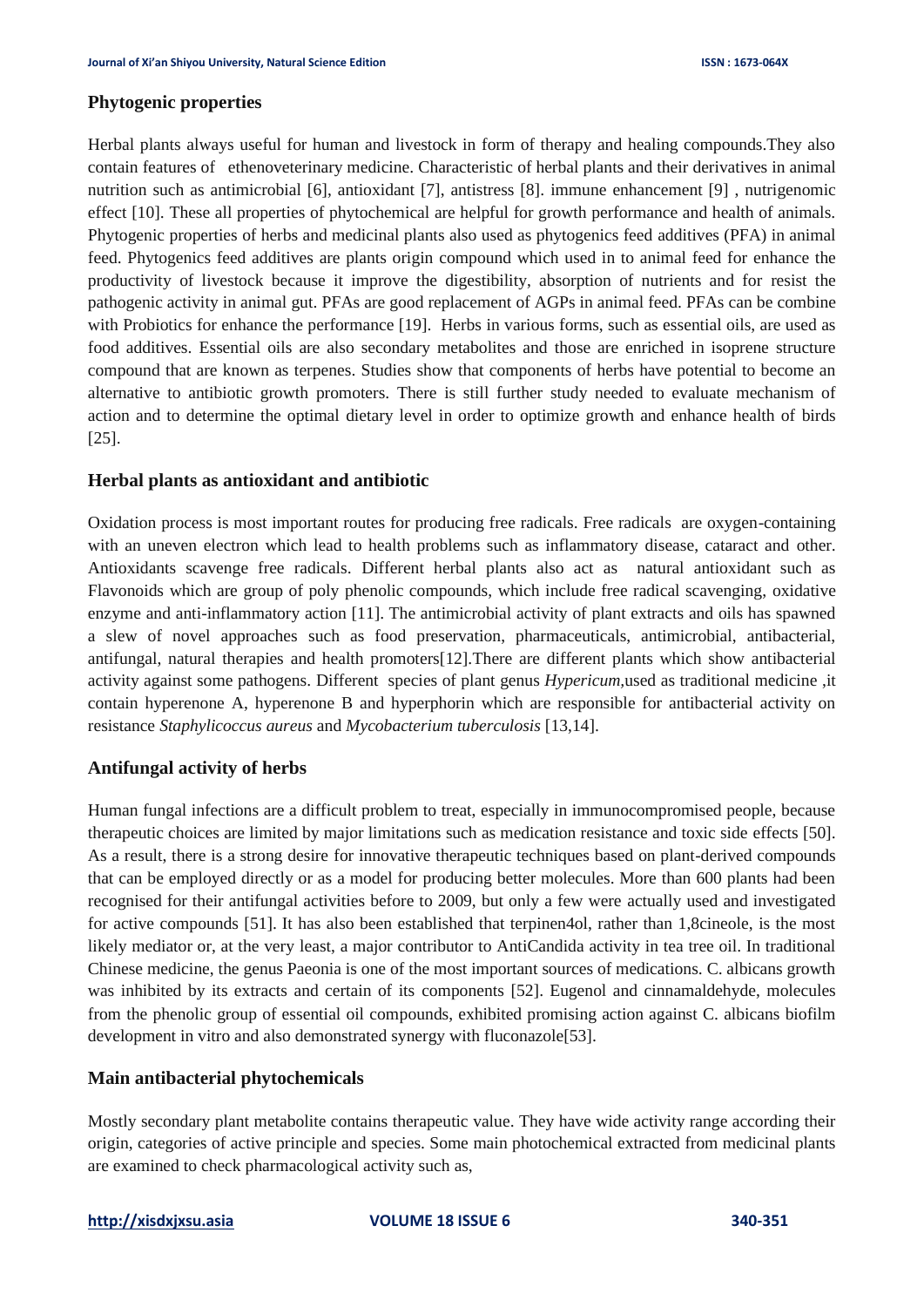### **Flavonoids**

There are 14 classes of flavonoids. They are distinguished by their chemical nature and the presence of distinct substances..They are commonly found in fruite, vegitable, nuts,seeds,stem, flower. Antibacterial ability of flavonoids have ability to form complexes with both extracellular and soluble proteins as well as with bacterial membranes [12]. Flavonoids, a class of polyphenolic chemicals, are responsible for free radical scavenging, anti-inflammation, inhibition of hydrolytic and oxidative enzymes, and a variety of other properties identified from various plants. Oxidative stress and oxygen-free radicals lead to several chronic disorder and cell death [26].

### **Alkaloids**

Alkaloids are nitrogen compounds that have a heterocyclic structure. They contain different antimicrobial activities. Analysis shows that leaf extract of *Gymnema montanum* and ethanol extract of *Tabernaemontana catharinensis* root contain antimicrobial activity[12].Several alkaloids contain significant effect, such as relieving action of ephedrine for asthama, the pain-relieving action of morphine and anticancer effect. Alkaloide is most important active component of several herbal and medicinal plants. Some of those compounds already developed as chemotherapeutic drugs. Alkaloieds widely distributed in natural herbs and it has several bioactivities such as antibacterial, anti-inflammatory, antiulcer, antidiabetes, protection of myocardial ischemia-reperfusion injuries, expansion of blood vessels, inhibition of platelet aggregation and neuroprotective effects [27].

## **Phenolics and Polyphenols**

Phenolic compound are present in plants where they protect plants from microbial infection. They are large group of aromatic compound.Flavanols containing one carbonyl group,quinones with two carbonyl group, tannins, polymeric phenolic substance and coumarins and pyrone group[12].Different investigation have shown that antioxidant activies of these herbal and medicinal plant could be beneficial due to their phenolic compounds.these plants help in the maintenance of health and protects from some dangerous disorder such as cancer and coronary heart disease[26].

### **Herbal plants as growth promoters**

Different herbs contain different substance and different effect. Mechanisms of those substances are also different. Phytogenic substance is very beneficial for digestive ecosystem of microflora. Phtogenic substance control potential pathogens, improve the digestion. Some herbal plants play a role as digestive medicine such as *vulgare, Foeniculum(fennel)* for vomiting and nausea, *Petroselinum crispum(parsley)* for digestive aid and vomiting, *Cimicifuga racemosa* (black cohosh) for joint pain and nausea, *Aloe barbadensis* (aloes) for abdominal cramps ,constipation and diarrhoea[15].There are many more herbs which are work as antimicrobial agent against different pathogenic bacteria and having several medical application like Ginger used for anti- diabetic and gastrointestinal infections; Turmeric used as antioxidant, anticoagulant, antiinflammatory, anticancer; Garlic as cardio protective, anticancer, anti-diabetic; Mint as antioxidant and antiinflammatory[18]

Some foods are also use as food supplements such as Onion and Garlic. Studies showed that consumption of Garlic and Onion reduced the risk of gastric ulcer .Garlic and its chemical components such as Allicin, Dially Disulfied, Diallyl Trisulfiedmare chemopreventive agent for lung cancer and breast cancer [29]. Onion and Garlic oil inhibited tumour promotion in mouse skin [30, 31].

### **Herbal plants for prevent coronary heart disease**

**[http://xisdxjxsu.asia](http://xisdxjxsu.asia/) VOLUME 18 ISSUE 6 340-351**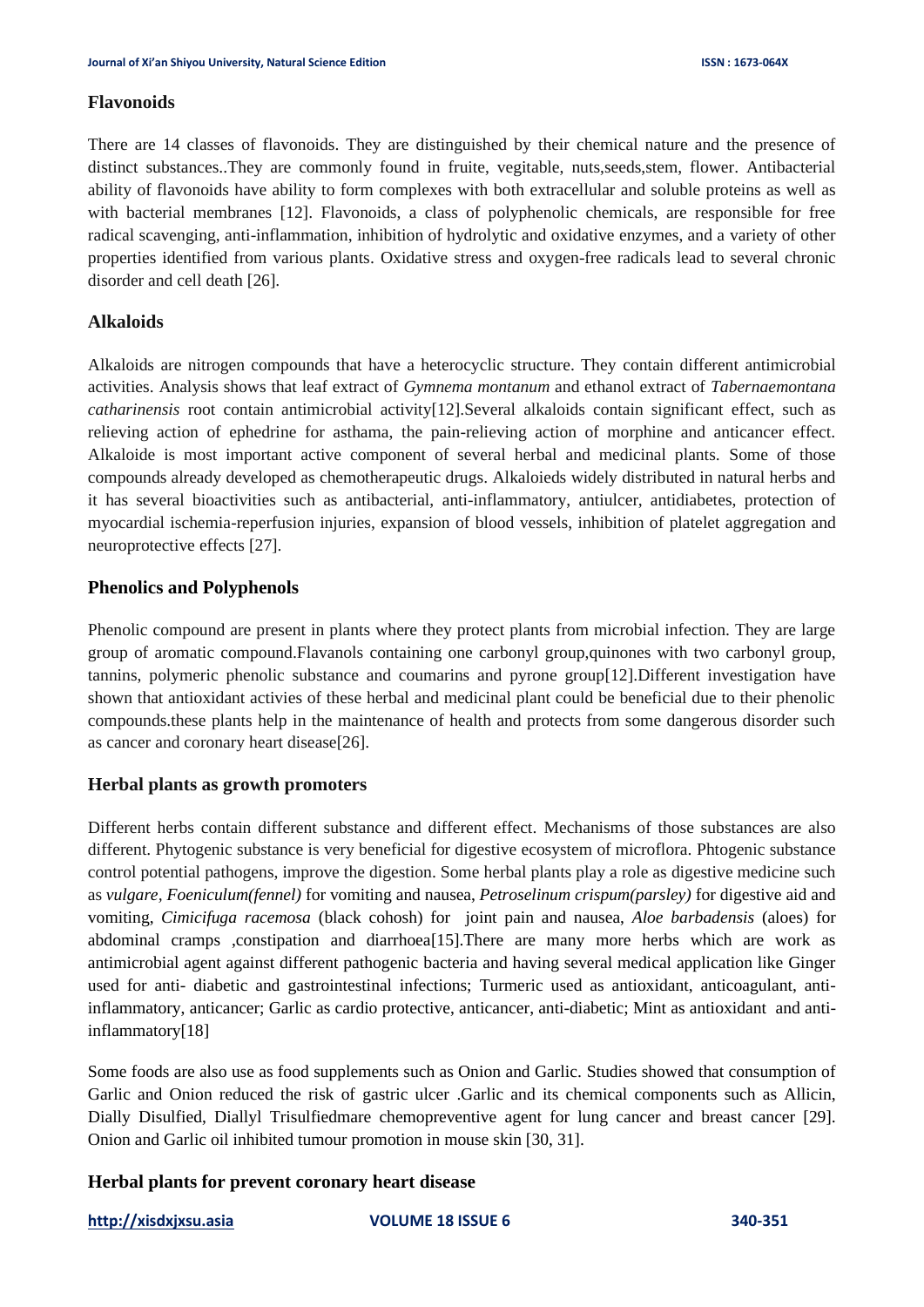#### **Journal of Xi'an Shiyou University, Natural Science Edition ISSN : 1673-064X**

Coronary heart disease is the leading contributor to disease and mortality worldwide. Researcher now concentrates on identifying new alternatives to prevent Coronary heart disease. Most relevant recommendation is involving healthy changes in diet and exercise. Medicinal and herbal plants are most relevant option for prevention and treatment. Studies on some medicinal plant show that including some

| <b>Herbs</b> | <b>Active compounds</b>              | <b>Application</b>                   | <b>Reference</b> |
|--------------|--------------------------------------|--------------------------------------|------------------|
| Clove        | Eugenol, eugenyl acetate, $\alpha$   | Antioxidant, antimicrobial, anti-    |                  |
|              | humulene, $\beta$ -caryophyllene, 2- | inflammatory, anti-allergic and      | [54, 55]         |
|              | heptanone,                           | anti-cancer.                         |                  |
| Cinnamon     | Cinnamaldehyde and eugenol           | Anti-inflammatory, anticancer,       |                  |
|              |                                      | cholesterol-lowering,                | $[56-58]$        |
|              |                                      | cardiovascular, antioxidant,         |                  |
|              |                                      | antimicrobial.                       |                  |
| Fennel       | Phenolic components'                 | Antioxidant, antimicrobial and anti- | $[59]$           |
|              |                                      | inflammatory                         |                  |
| Eucalyptus   | Flavonols, hydroxybenzoic            | Antioxidant, anti-inflammatory,      | [60, 61]         |
|              | acids, tannins                       | antimicrobial.                       |                  |
| Lemon balm   | thymol, carvacrol                    | Antimicrobial, anti-Alzheimer,       | [62, 63]         |
|              |                                      | anti-inflammatory, anticancer,       |                  |
|              |                                      | Anti-cardiovascular, antispasmodic,  |                  |
|              |                                      | anti-stress.                         |                  |
| Chamomile    | Flavonoids, terpenoids, phenolic     | Antioxidant, antimicrobial,          | $[64, 65]$       |
|              | compounds, apigenin, matricin        | analgesic, anti-hypoglycemic,        |                  |

dietary summliment useful to reduce the risk of Coronary heart disease.Such plant includes garlic,gingko,tea,guggul and hawthorn[29].Garlic (*Allium sativum L.)*has been used as food and medicine From many years.Allicin which is present in garlic that is release when intact cells of a clove are cut or crushed and allicin is most active compound of garlic.Allicin can inhibits many becterias, molds, yeast and viruses.Many studies shows that garlic can reduce the risk of heart attck and strock because it lowers total and LDL- chelostrol and concentaration of triacyglycerol without affecting HDL- chelostrol concentration[32,33].Garlic increase fribrinolytic activity and inhabits platelate aggragation because of realising ajoenes,allyl methyl trisulfied, vinyldithiins and other sulfure compounds from breakdown of allicin. Lipid concentration of blood also altered in noemocholesterolemic subject if we take garlic [34-37].

**Table 1**. A list of herbal antimicrobial agents, their medical uses, and the primary biological substances they include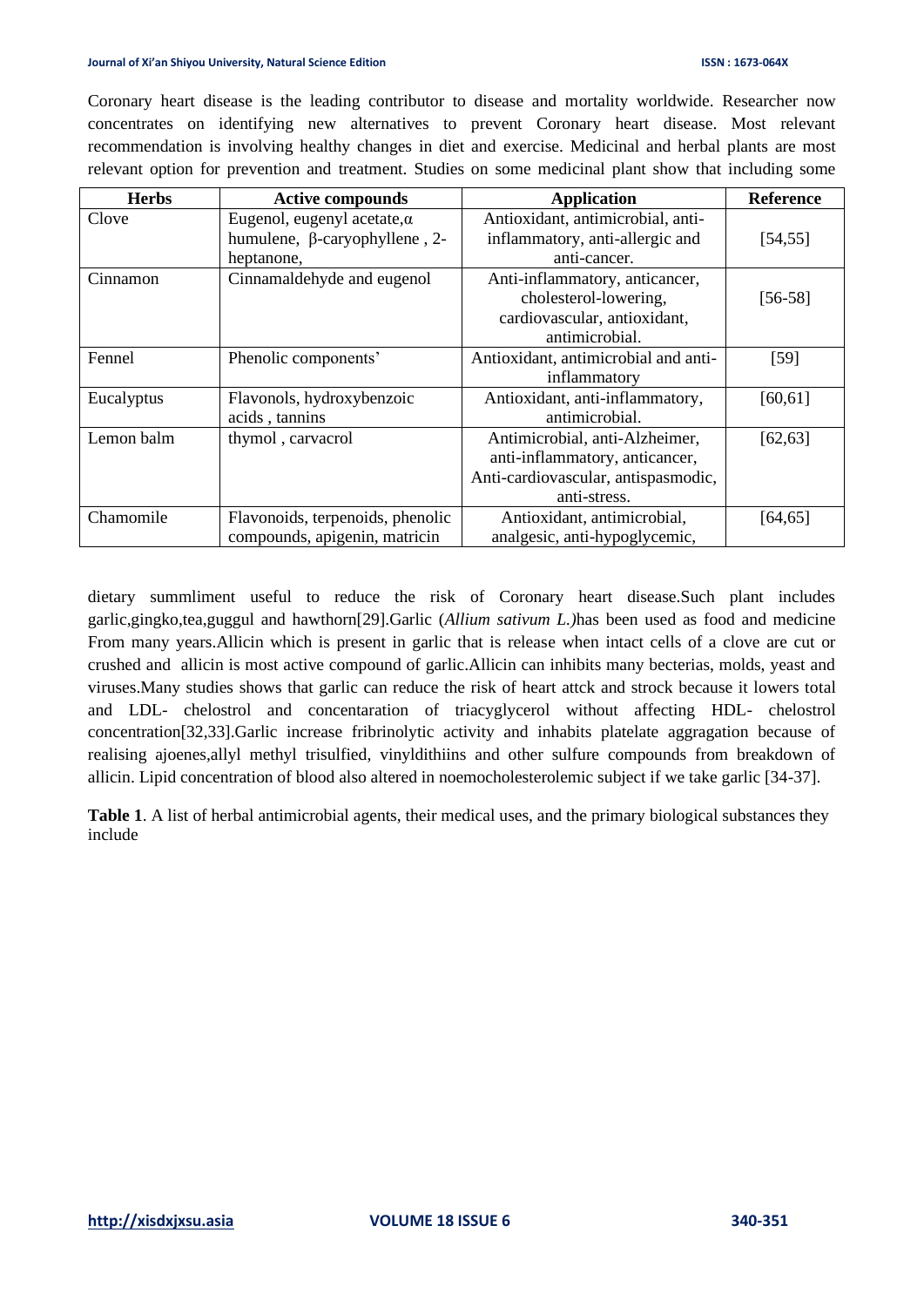|  | . antı-<br>hepatoprotective, |  |
|--|------------------------------|--|
|  | inflammatory.<br>anticancer. |  |

### **Anticancer activity of herbal plants**

National Cancer Institute have been identify some commonly use herbs which are contain anticancer properties. These herbs are garlic, onion, chives, basil, mints, oregano, rosemary, sage, turmeric, ginger, carrot, fennel, paesley, cumin, celery and many more[38].Many herbs contain veriety of phytosterols, triterpenes ,flavonoids, saponins and carotenoids which are present in legumes ,fruits, vegetable to be cancer chemoprotective[39]. These substance act as antioxidant, inhibit nitrosation and formation of DNA adducts with carcinogens,inhibite hormonal actions and metabolic pathways responcible for development of cancer[28]. Isoprenoids compound which is present in some plants is inhibite tumor growth in direct proportion to their ability to inhibit the activity of HMG-CoA reductase .Isoprenoids can affect tumor growth without producing ant change in blood lipid concentration[40].

### **Use of herbs for Digestive Disorders**

Plant extracts are frequently utilised in the traditional symptomatic approach to constipation therapy. Senna and aloes contain anthraquinones, which are known to have stimulants and laxative qualities. Dietary fibre, such as isphagula husk, has a bulkforming laxative effect, while plant polysaccharides, such as psyllium, can be used to increase stool water [46,47]. In a controlled experiment for the treatment of opiate-induced constipation in palliative care, the Ayurvedic herbal cure Miskakasneham was found to be as well-tolerated, efficacious, and safe as a standard senna-based laxative, Sofsena [48]. Because of the global morbidity caused by peptic ulcer disease and dyspepsia, low-cost, conveniently accessible remedies will always be in demand. The popularity of the spice ingredient curcumin has prompted more research into its pharmacological effects (see below), but herbal therapies are unlikely to compete effectively against H2 receptor blockers and, in particular, proton pump inhibitors in developed countries [49].

# **Food application of herbal plants**

Microorganisms are one of our planet's oldest and most successful organisms, owing to their high adaptability and survival capabilities in comparison to other organisms that die out after a while. Antibiotics generated by other bacteria may cause harmful microbes to evolve resistance mechanisms; thus, it is unsurprising that mankind fosters the ever-increasing troublesome issues in the control of microbes[16]. It is predicted that 10-20% of the plant population could be employed as pharmaceuticals to support health-care operations such as herbal drug isolation, purification, and extraction, which could result in the manufacture of a group of biologically active components [41, 42]. Pharmaceutically extracted substances are phenolic compounds, vitamins, and tannins with strong antioxidant action, according to recent research findings [43]. Medicinal plants' antibacterial properties against gram positive and gram negative bacteria have been the subject of several studies. Various illnesses could be caused by both negative and positive gram bacteria. Gram (+) bacteria, such as Staphylococcus aureus, can cause wound infection, toxic shock syndrome, and food poisoning, whereas gram (-) bacteria, such as E. coli, are the most common cause of diarrhoea in humans and can also cause coleocystis or septicaemia[44]. Methicillin-resistant Staphylococcus aureus (MRSA) infections are among the most newly discovered diseases, owing to their high adaptability in overcoming practically all therapeutically accessible drugs [45]. As noted previously, one of the challenges in killing microorganisms may be their resistance to antibiotics, and herbal therapy may be a better option for controlling them.

**[http://xisdxjxsu.asia](http://xisdxjxsu.asia/) VOLUME 18 ISSUE 6 340-351**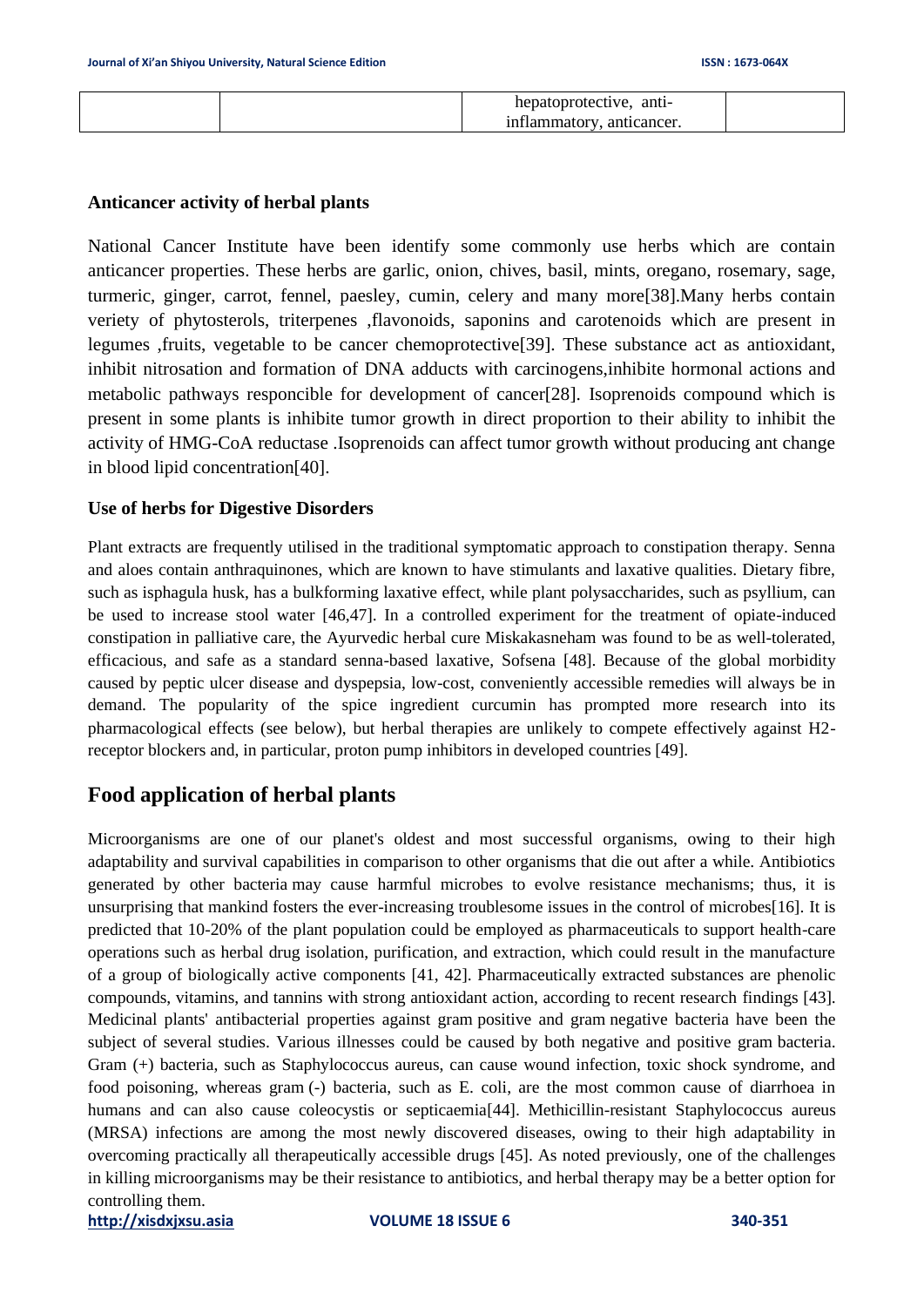### **Conclusion**

Due to their antibacterial properties as well as their ability to scavenge radicals, replacing chemical antimicrobial agents with natural herbal antimicrobial agents is an excellent alternative. Because of their unique qualities, herbal materials have spawned a new intriguing topic in all sciences, particularly medicine, for future research. Their medical applications have already prompted the creation of new medical products. Due to the importance of antimicrobial medications in human life, these new areas of the pharmaceutical sector are becoming increasingly accepted. Designing novel antimicrobial medications with fewer adverse effects, on the other hand, would not only open up new research avenues but will also help address growing human demands. As a result, these materials can be recommended for improving drug delivery, cancer therapy, infection, and healing speed. Traditional medicine also makes extensive use of a mixture of these plants. As a result, future study can focus on effect of herbal combinations and characterisation of the active component for future therapeutic breakthroughs and pharmaceuticals.

### **Acknowledgment**

It's our privilege and honor to express our sincerest gratitude to the Parul University, Vadodara, Gujarat for providing me with all the necessary support and facilities including state-of-the-art infrastructure facilities with advanced technological scientific laboratories and everything else that was required to carry out this.

### **Conflicts of interest**

The authors declare no conflicts of interest.

### **References**

*1] Panal S, Djamidin M, Study antimicrobial activity of ethanol extract curry leaves against S.aureus and E.coli; Challenges, Strategy and Health Treatment Approach to Nutrition and Molecular Epidemiology; 262-266, July 2019.*

*[2] Vinsa C, Widya A, Sitarina W, Agnesia Endang Tri, Combinations of herbs and probiotics as an alternative growth promoter: An in vitro study; Veterinary World;Vol.12; 614-619, Aprile-2019.*

*[3] Amit G, Mhoammed F, Dr. Sumer S, Role of medicinal plants in human health and disease; International Journal of Current Research;Vol.12; 14695-14697, November-2020.*

• *[4] Mohammad Ali S, Elena Z, Vladimir E, Alexey I, Ekaterina S, Vera S, Sergey O .et al; Review of herbal medicine as a natural gift and proper rifle to overcome pathogenic infections; Journal of microbiology, Bio technology and food science; 1-8, June-2021.*

*[5] Hashemi s, Davoodi h; Herbal plants and their derivatives as growth and health Promoters in animal nutrition; Veterinary research and communication; 35:169–180, January-2011.*

*[6] Guo FC, Williams BA .et al; Effects of mushroom and herb polysaccharides, as alternatives for an antibiotic, on the caecal microbial ecosystem in broiler chickens; Poul Sci; 83:175–182, October 2004.*

*[7] Hashemi SR, Zulkifli I et al; The effects of Euphorbia hirta and acidifier supplementation on growth performance and antioxidant activity in broiler chickens; In: Proceedings of the 21st Veterinary Association Malaysia (VAM) Congress,; 215-217, August-2009.*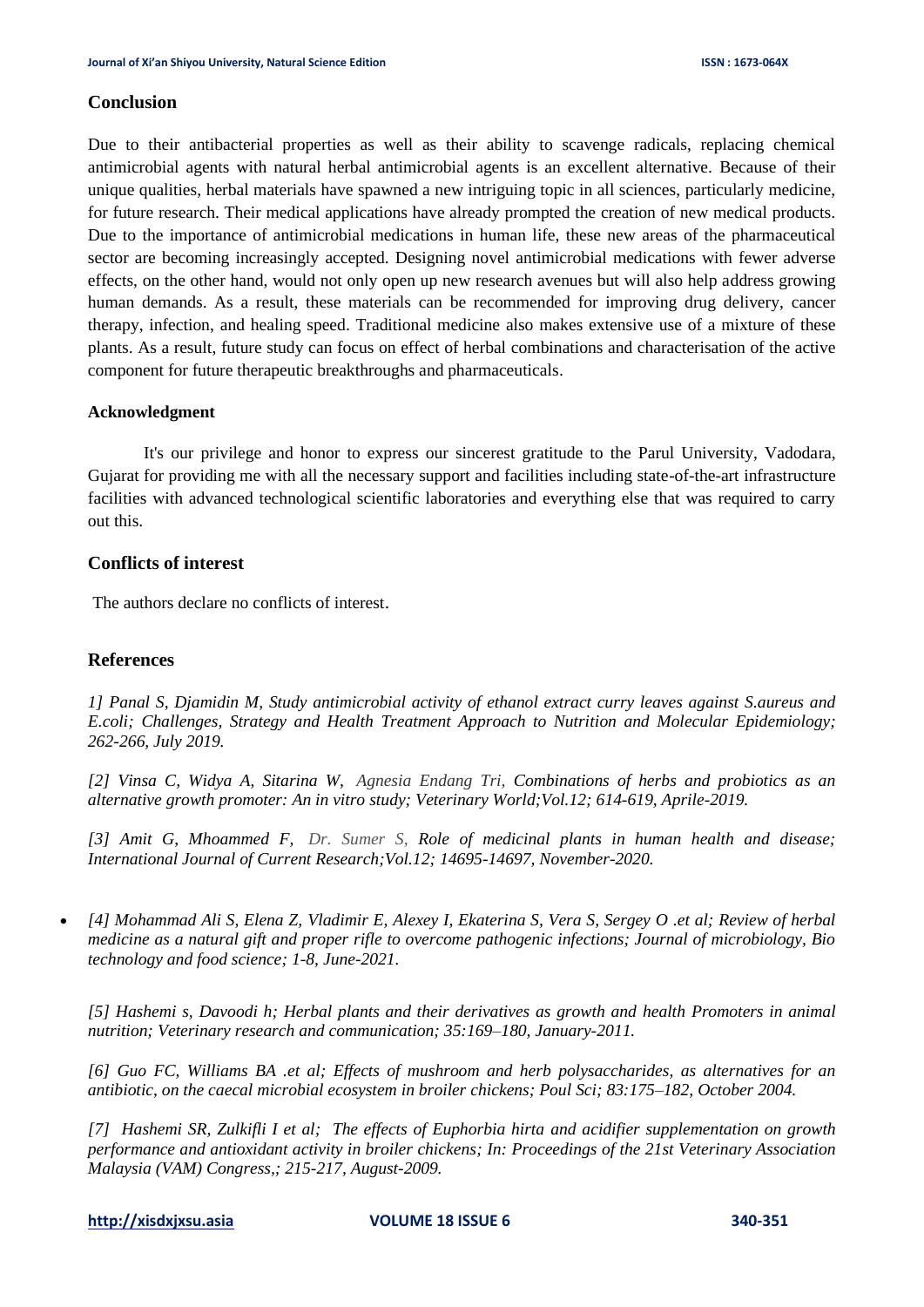*[8] Chattopadhyay D, Arunachalam G et al; Antipyretic activity of Alstonia macrophylla : an ethnomedicine of Andaman Islands; J Pharm Pharma Sci; vol 8:558–564,2007.*

*[9] Guo FC, Kwakkel RP et al; Effects of mushroom and herb polysaccharides on cellular and humoral immune responses of Emeria tenella-infacted Chickens; Poult Sci; 83:1124–1132, 2004.*

*[10] Garcia V, Catala-Gregori P. et al; Effect of formic acid and plant Extracts on growth, nutrient digestibility, intestine mucosa morphology, and meat yield of broilers; Journal of Applied Poultry Research; December; 16:555–562, 2007.*

*[11] Mazumder A, Vanitha J et al; Evaluation of Antioxidant Activity, Phenol and Flavonoid Contents of Some Selected Indian Medicinal Plants; Pharmacognosy Magazine; 4:143-147, March 2008.*

*[12] Sovia D; PlantDerived Antimicrobial Compounds Alternatives to Antibiotics; Future Microbiology, 1- 17, August 2012.*

*[13] Osman K, Evangelopoulos D et al;. An antibacterial from Hypericum acmosepalum inhibits ATPdependent MurE ligase from Mycobacterium tuberculosis; International journal of Antimicrobial Agents; 124-129, February- 2012.*

*[14] Shiu WKP, Rahman MM, Curry J et al. Antibacterial acylphloroglucinols from Hypericum olympicum J. Nat.Prod; 75:336–343 March 2012.*

*[15] Langmead L ,Rampton D.S; herbal treatment in gastrointestinal and liver Disease-benefits and dangers; Aliment Pharmacol Ther; 15: 1239-1252, September 2001.* 

*[16] Opal, S.M., Mayer, K., & Medeiros, A. in Mechanisms of Bacterial Antibiotic Resistance. Principles and Practice of Infectiousiseases 5th ed. Ch. 16 (eds. Mandell, G. L., Bennett, J. & Dolin, R.). Churchill Livingstone, Philadelphia, USA. 236–253, 2000.*

*[17] Subramaniun G, Tewari B.B et al; Studies of Antimicrobial Properties of Different Leaf Extract of Tulsi (Ocimum tenuiflorum) against Human Pathogens; American International Journal of Contemporary Research; 4: 149-157, August 2014.*

*[18] Parham S, Kharazi A Z et al; Antioxidant, Antimicrobial and Antiviral Properties Of Herbal Materials; Antioxidants (Basel); 1-36, December 2020.*

*[19] Alloui, M.N., A. Agabon and N. Allom , Application of herbs and phytogenic feed additives in poultry production-A Review. Global Journal of Animal Scientific Research 2(3): 234-243, 2014.*

*[20] Donald P. Briskin, Medicinal Plants and Phytomedicines. Linking Plant Biochemistry and Physiology to Human Health, Plant Physiology, Issue 2,vol 124, 507–514, October 2000.*

*[21] Basile, A., Sorbo, S., Giordano, S., Ricciardi, L., Ferrara, S., Montesano, D., Castaldo Cobianchi, R.,Vuotto, M.L., Ferrara, L. : Antibacterial and allelopathic activity of extract from Castanea sativa leaves. Fitoterapia,71: 110-116,2000.*

*[22] Okpekon, T., Yolou, S., Gleye, C., Roblot, F., Loiseau, P., Bories, C., Grellier, F., Frappier, F., Laurens, A., Hocquemiller, R., Antiparasitic activities of medicinal plants used in Ivory Coast, J. Ethnopharmacol.,90: 91-97,2004.*

*[23] Kone, W.M., Kamanzi Atindehou, K., Terreaux, C., Hostettmann, K., Traore, D., Dosso, M. , Traditional medicine in North Cote-d'Ivoire screening of 50 medicinal plants for antibacterial activity, J. Ethnopharmacol, 93: 43-49,2004.*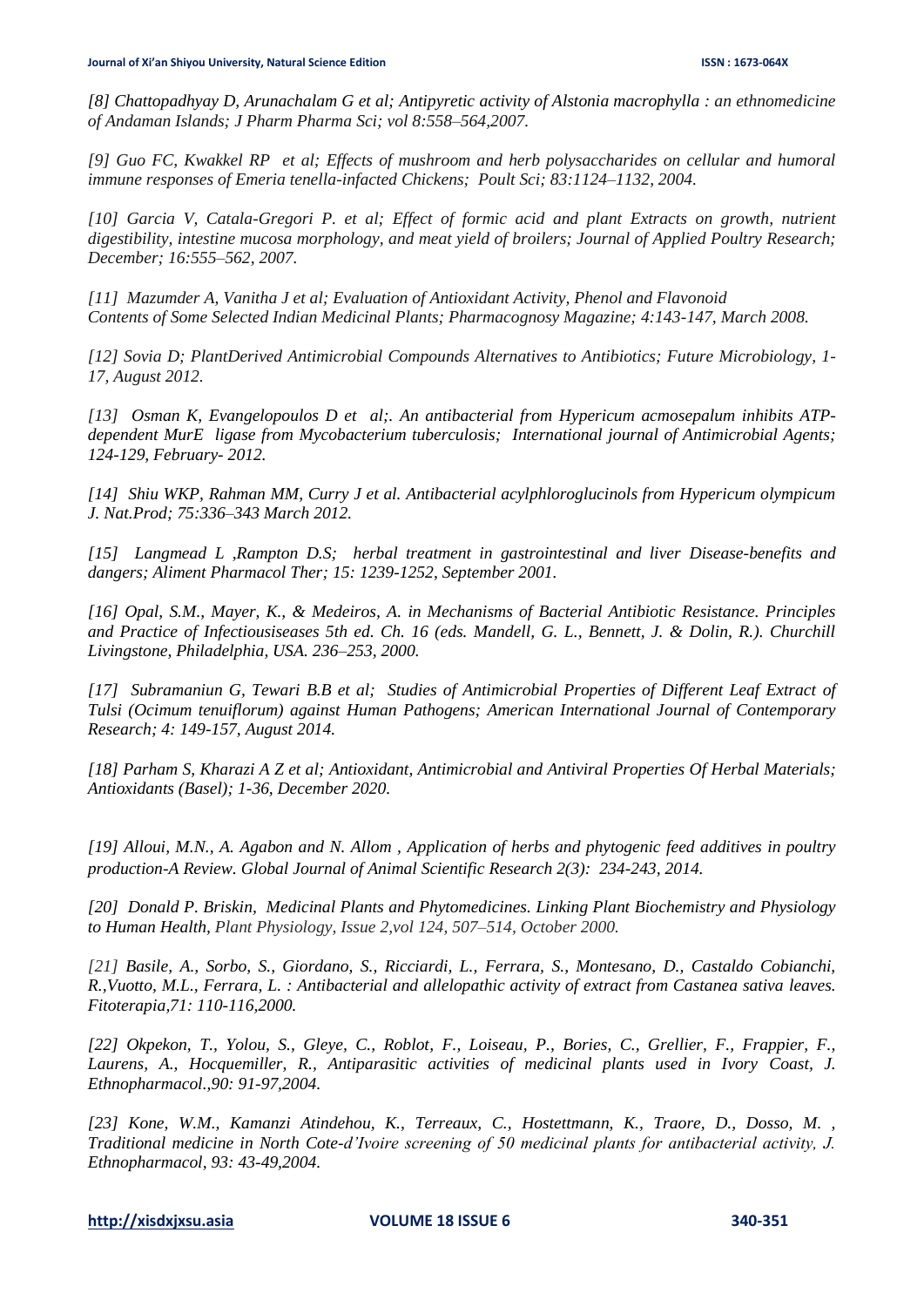*[24] Jigna P., Sumitra C., Antibacterial and phytochemical studies on twelve species of Indian medicinal plants, African Journal of Biomedical Research, Vol. 10: 175 – 181,2007.*

*[25] [Hippenstiel, F.](https://www.cabdirect.org/cabdirect/search/?q=au%3a%22Hippenstiel%2c+F.%22) ; [Abdel-Wareth, A. A. A.](https://www.cabdirect.org/cabdirect/search/?q=au%3a%22Abdel-Wareth%2c+A.+A.+A.%22) ; [Kehraus, S.](https://www.cabdirect.org/cabdirect/search/?q=au%3a%22Kehraus%2c+S.%22) ; [Südekum, K. H,](https://www.cabdirect.org/cabdirect/search/?q=au%3a%22S%c3%bcdekum%2c+K.+H.%22) Effects of selected herbs and essential oils, and their active components on feed intake and performance of broilers – a review, [Archiv für](https://www.cabdirect.org/cabdirect/search/?q=do%3a%22Archiv+f%c3%bcr+Gefl%c3%bcgelkunde%22)  [Geflügelkunde](https://www.cabdirect.org/cabdirect/search/?q=do%3a%22Archiv+f%c3%bcr+Gefl%c3%bcgelkunde%22) , Vol.75 No.4:226-234,2011.*

*[26] Atanassova M., Georgieva s., Ivancheva K., Total phenolic and total flavonoid contents, antioxidant capacity and biological contaminants in medicinal herbs, Journal of the University of Chemical Technology and Metallurgy,Vol 46, 1, 81-88,2011.*

*[27] Jin-Jian Lu, Jiao-Lin Bao, Xiu-Ping Chen,Min Huang, Yi-TaoWang, Alkaloids Isolated from Natural Herbs as the Anticancer Agents, Evidence-based Complementary and Alternative Medicine : eCAM, 1-12, September 2012.*

*[28] Winston J, Health-promoting properties of common herbs, The American Journal of Clinical Nutrition, Volume 70, Issue 3, 491–499, September 1999.*

*[29] Abayomi S., Eyitope O., Adedeji O., The role and place of medicinal plants in the strategies for disease prevention, Afr J Tradit Complement Altern Med; 10(5): 210–229, 2013.*

*[30] Sadhana AS, Rao AR, Kucheria K, Bijani V., Inhibitory action of garlic oil on the initiation of benz[a]pyrene-induced skin carcinogenesis in mice, Cancer Letters;40(2):193-197,1988.*

*[31] Perchellet JP, Perchellet EM, Belman S., Inhibition of DMBA-induced mouse skin tumorigenesis by garlic oil and inhibition of two tumor-promotion stage by garlic and onion oils, Nutrition and Cancer, 14(3- 4):183-193,1990.*

*[32] Warshafsky S, Kramer RS, Sivak SL. Effect of garlic on total serum cholesterol: a meta-analysis. Ann Intern Med;119:599–605, 1993.*

*[33] Kleijnen J, Knipschild P, ter Riet GT. Garlic, onions and cardiovascular risk factors. A review of the evidence from human experiments with emphasis on commercially available preparations. Br J Clin Pharmacol; 28;535–44, 1989.*

*[34] Bordia A., Effect of garlic on blood lipids in patients with coronary heart disease. Am J Clin Nutr ; 34:2100, 1981.*

*[35] Kendler BS. Garlic (Allium sativum) and onion (Allium cepa): a review of their relationship to cardiovascular disease. Prev Med; 16:670–85, 1987.*

*[36] Bordia A, Joshi HK, Sanadhya YK, Bhu N. Effect of the essential oil of garlic on serum fibrinolytic activity in patients with CAD. Atherosclerosis; 28:155–9, 1977.*

*[37] Nishimura H, Ariga T. Vinyldithiins in garlic and Japanese domestic allium (A. Victorialis). In: Huang MT, Osawa T, Ho CT, Rosen RT, eds. Food phytochemicals for cancer prevention I. Fruits and vegetables. Washington, DC: American Chemical Society:128–43,1994.*

*[38] Caragay AB. Cancer-preventative foods and ingredients. Food Technol; 46:65–8, 1992.*

*[39] Steinmetz KA, Potter JD. Vegetables, fruit,and cancer, II Mechanisms . Cancer Causes Control;2 :427–42, 1991.*

*[40] Burke YD, Stark MJ, Roach SL, Sen SE, Crowell PL. Inhibition of pancreatic cancer growth by the dietary isoprenoids farnesol and geraniol. Lipids; 32 :151–5, 1997.*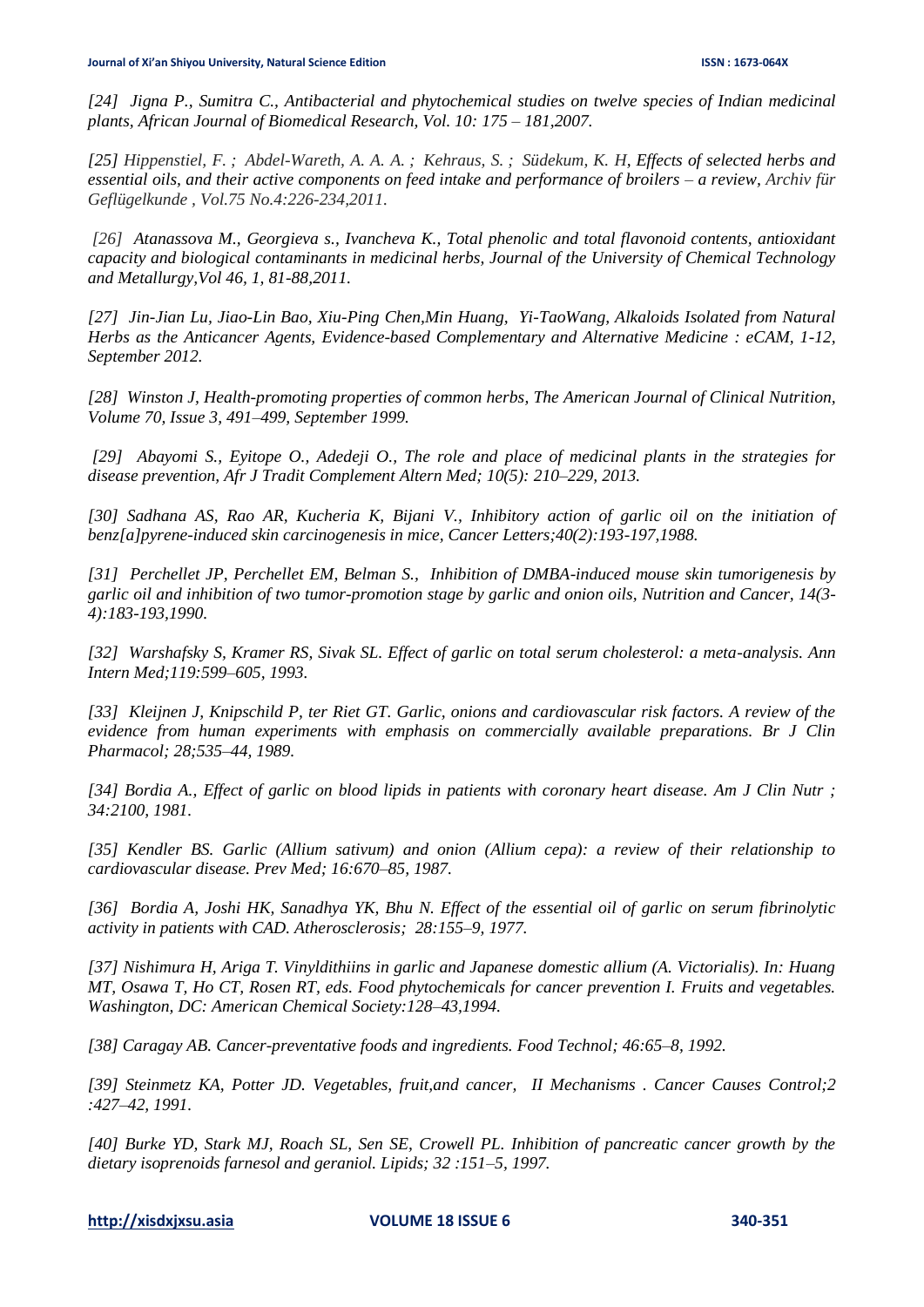*[41] Naczk, M., & Shahidi, F., Phenolics in cereals, fruits and vegetables: occurrence, extraction and analysis. Journal of Pharmaceutical and Biomedical Analysis, 41 (5), 1523–1542, 2006.*

*[42] Kibwage O., Mwangi, J. W., & Thoithi G. N., Quality control of herbal medicines. East and Central African Journal of Pharmaceutical Sciences, 8 (2), 27–30,2006.*

*[43] Suffredini, B., Sader, H. S., & Gonçalves, A. G., Screening of antibacterial extracts from plants native to the Brazilian amazon rain forest and atlantic forest. Brazilian Journal of Medical and Biological Research, 37(3), 379–384,2004.*

*[44] Benhassaini, H., Enabderrahmane, K., Chi, K., Contribution to the assessment of the antiseptic activity of essential oils and oleoresin of Pistacia tial Atlas on some microbial sources: Candida albicans (ATC 20027), Candida albicans (ATCC 20032) and Saccharomyces cerevisiae: ethnopharmacology, 30, 38- 46,2003.*

*[45] Adwan, G., Abu-Shanab, B., & Adwan, K., In vitro Interaction of Certain Antimicrobial Agents in Combination with Plant Extracts against Multidrug-resistant Pseudomonas aeruginosa Strains. Middle-East Journal of Scientific Research, 4 (3), 158-162,2009.*

*[46] Davies GJ, Dettmar PW, Hoare RC. The in uence of ispaghula husk on bowel habit. J R Soc Health ; 118: 267±71,1998.*

*[47] McRorie JW, Daggy BP, Morel JG, Diersing PS, Miner PB, Robinson M. Psyllium is superior to docusate sodium for treatment of chronic constipation. Aliment Pharmacol Ther; 12: 491±7,1998.*

*[48] Ramesh PR, Kumar KS, Rajagopal MR, Balachandran P, Warrier PK. Managing morphine-induced constipation: a controlled comparison of an Ayurvedic formulation and senna. J Pain Symptom Manage; 16: 240±4,1998.*

*[49] Thamlikitkul V, Bunyapraphatsara N, Dechatiwongse T, et al. Randomized double blind study of Curcuma domestica Val. for dyspepsia. J Med Assoc Thai ; 72: 613±20,1989.*

*[50] Pitman SK, Drew RH, Perfect JR. Addressing current medical needs in invasive fungal infection prevention and treatment with new antifungal agents, strategies and formulations. Expert Opin. Emerg. Drugs16, 559–586, 2011.*

*[51] Arif T, Bhosale JD, Kumar N et al. Natural products – antifungal agents derived from plants. J. Asian Nat. Prod. Res.11,621–638,2009.*

*[52] Picerno P, Mencherini T, Sansone F et al. Screening of a polar extract of Paeonia rockii: composition and antioxidant and antifungal activities. J. Ethnopharmacol.138,705–712,2011.*

*[53] Khan MS, Ahmad I. Antibiofilm activity of certain phytocompounds and their synergy with fluconazole against Candida albicans biofilms. J. Antimicrob. Chemother.67,618–621,2012.*

*[54] Anwer, M.K.; Jamil, S.; Ibnouf, E.O.; Shakeel, F. Enhanced antibacterial e\_ects of clove essential oil by nanoemulsion. J. Oleo Sci., 63, 347–354,2014.*

*[55] Cortés-Rojas, D.F.; de Souza CR, F.; Oliveira, W.P. Clove (Syzygium aromaticum): A precious spice. Asian Pac. J. Trop Bio., 4, 90–96,2014.*

*[56] Willis, S.; Sunkara, R.; Hester, F.; Shackelford, L.; Walker, L.T.; Verghese, M. Chemopreventive and anti-inflammatory potential of select herbal teas and cinnamon in an in-vitro cell model. Food Nutr. Sci.,10, 1142–1156,2019.*

*.*